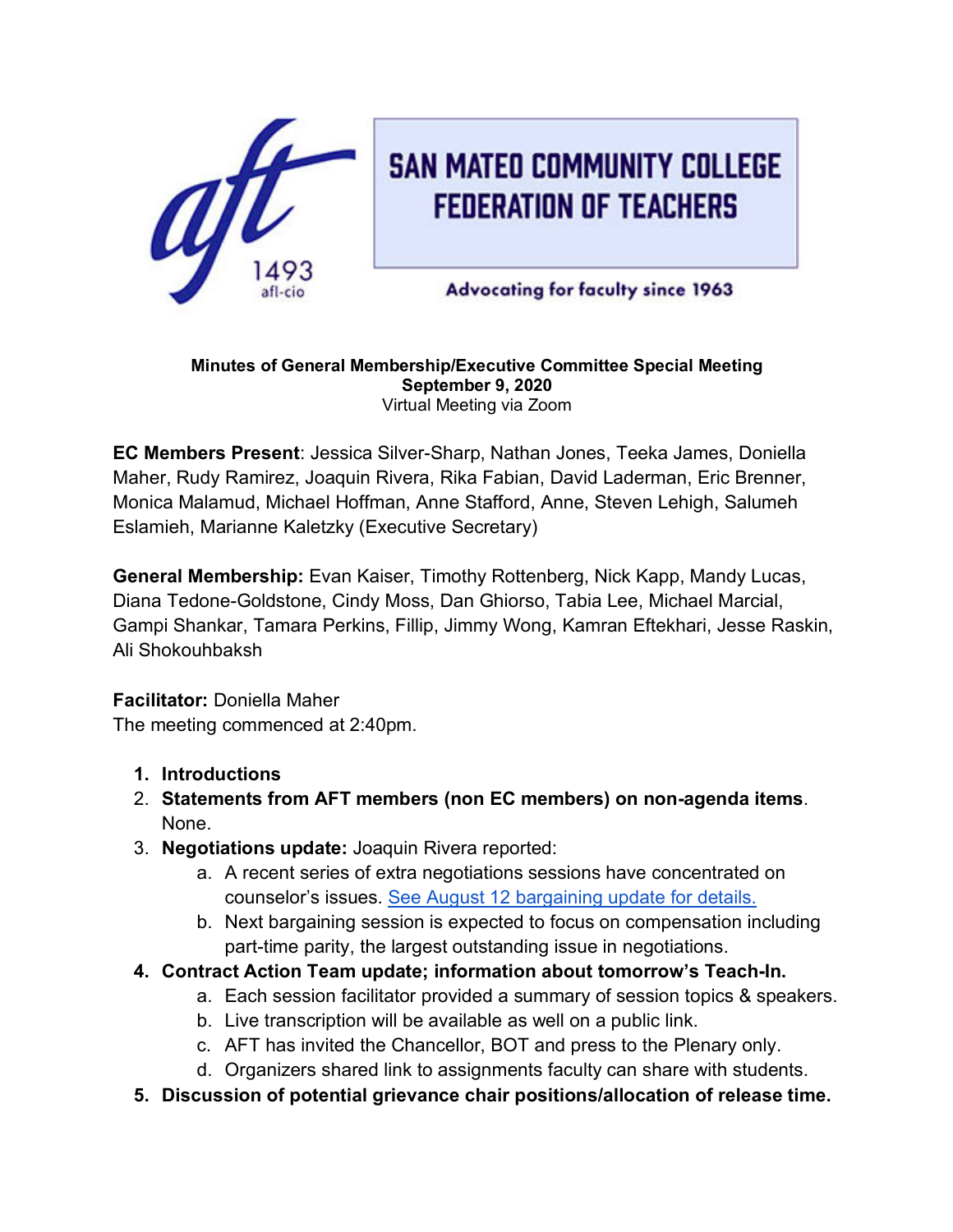- a. Doniella Maher reported on challenges for AFT Chapter Chairs, as first point of contact with faculty, of doing grievance work in addition to other responsibilities. Discussion:
	- i. Proposal discussed for one unit per campus per semester for each of AFT chapter co-chairs to serve as primary contact for grievances.
	- ii. The new Anti-Oppression Working Group has also discussed their potential role in mitigating faculty situations before becoming grievances.
	- iii. As new disciplinary processes are being negotiated, EC anticipates some confusion *could be* alleviated for faculty, reducing grievances.
- b. ACTIONS:
	- i. AFT campus reps to discuss how to divide their responsibilities and make proposal to EC at October meeting.
	- ii. EC members to also solicit names of members interested in grievance work at each campus, provide names to Marianne Kaletzky; EC to appoint grievance team and ensure team members receive CFT grievance training.
	- iii. Marianne Kaletzky to improve current grievance record keeping system to document grievance information in a more timely and accessible way, minimizing communications for those involved.
- 6. **\*Overview of Propositions 15, 16, 22, and 25; discussion of CFT endorsements and vote on our Local's endorsements; ideas for organizing behind our positions.** Jesse Raskin reported:
	- a. Groups most affected by these propositions tend to be those least likely to vote.
	- b. Plans to share actions faculty *can* take with regard to informing students of impact of voting, and how specific propositions are likely to affect students' futures. Campaign: "Ready, set Vote." Flier and forum in progress.
	- c. Explained that how our faculty vote could change a close election.
	- d. To take lead in creating guide/toolkit for ways faculty can engage with students in political discussion in their classrooms to be disseminated by AFT (Marianne K) to faculty.
	- e. Other suggestions: "Teach the debate;" analyze the voter guide etc. Teach through libraries - Libguide for civic engagement. For example: https://guides.skylinecollege.edu/Libraryevents/vote Others involved: Jessica, Teeka, Rika, Katharine.
	- f. Monica Malamud explained can's and can'ts: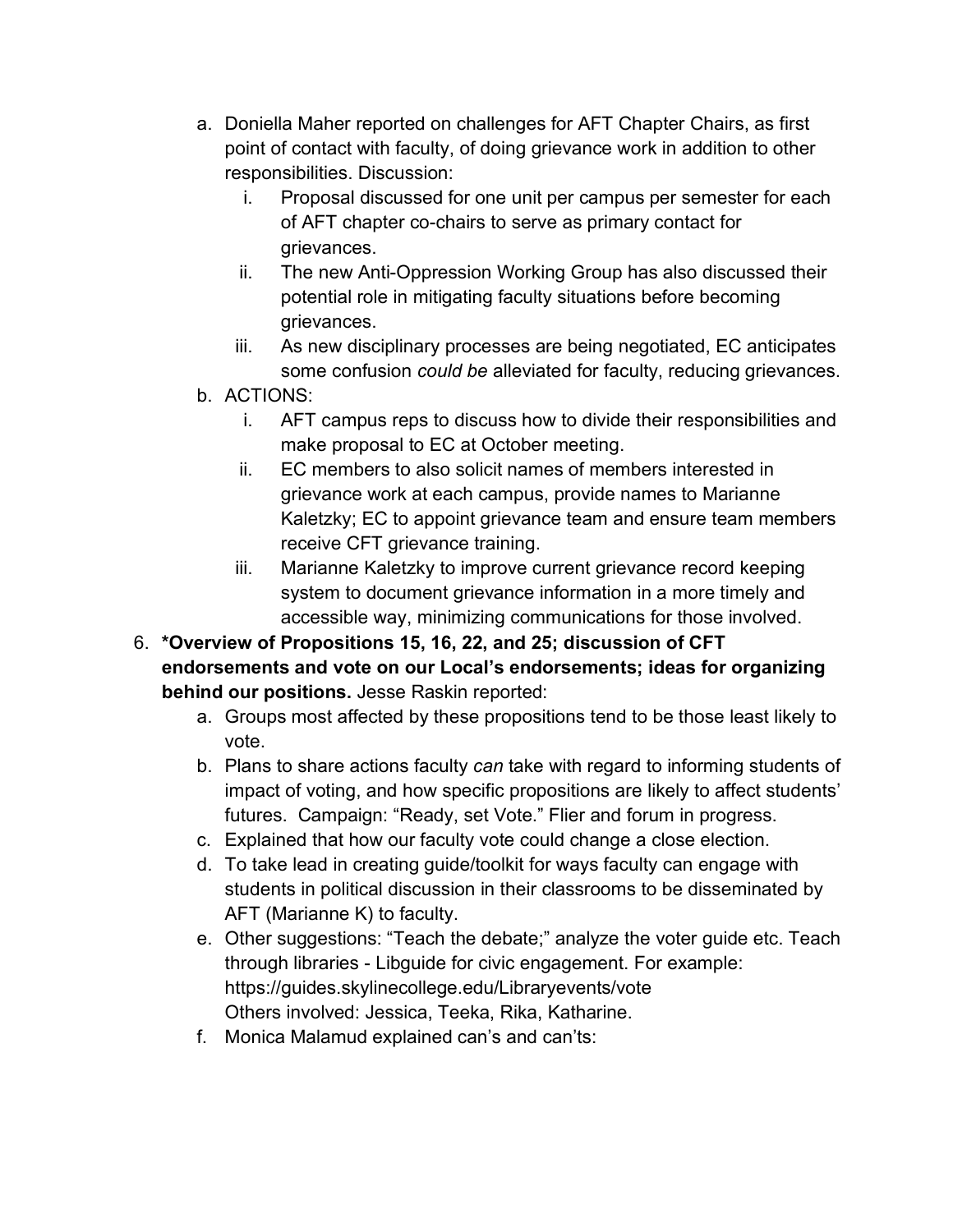- i. AFT can provide factual information about propositions and endorse propositions as CFT does, as can COPE, however avoid using district email for endorsement communications.
- ii. Individual faculty members cannot advise students how to vote, must also respect that many students lack voting rights.
- iii. Other ways to engage students aside from voting: zoom background okay, posters, buttons, etc.
- iv. Faculty should not discuss politics/elections without connecting to curriculum.
- g. AFT can join CFT's organizing efforts around Prop. 15 and decide whether to go with their endorsements; faculty can begin by filling out the Prop 15 virtual commitment card https://cftvotes.com/yes-on-15/; AFT can vote whether to adopt CFT's endorsement recommendations.
- 7. **\*Discussion and vote on formation of Anti-Oppression / Social Justice Working Group.** Michael Hoffman & Rika Fabian reported on a draft proposal to establish group.
	- a. EC unanimously approved a motion to establish an AFT1493 **Anti-Oppression / Social Justice Working Group (AOSJ)** to operate outside of EC in advisory role to EC.
	- b. Scope of AOSJ is still taking shape with roles to include:
		- i. As "ears on the ground," bring proposals to EC to advocate; bring larger community demands from SM County to bargaining table.
		- ii. Handle racialized and gendered conflicts before they go to administrators.
		- iii. Serve as focal point for current campus activism by our members.
		- iv. Advocate for social justice policies that affect students and faculty.
	- c. Next steps: tighten and define scope of AOSJ & recruit members.

**8. \*Discussion of how to conduct elections of union officers for 2020-2021; formation of elections committee**. Monica Malamud reported:

- a. AFT can't carry out electronic voting to elect delegates to CFT convention.
- b. Actions
	- i. Unanimously approved to postpone AFT local elections, with paper ballots mailed to members' home addresses; election results tallied by Dec. 1, 2020.
	- ii. Elections Committee formed: Eric Brenner, Anne Stafford, Jesse Raskin. Timeline of tasks to be established by this Committee.
- **9. \*Review of 2020-2021 calendar; vote on union recommendation re: calendar**
	- a. Proposed calendar amended for equality in numbers of Weds and Thursdays for class time. EC unanimously approved 2020-2021 academic calendar as amended (attached).